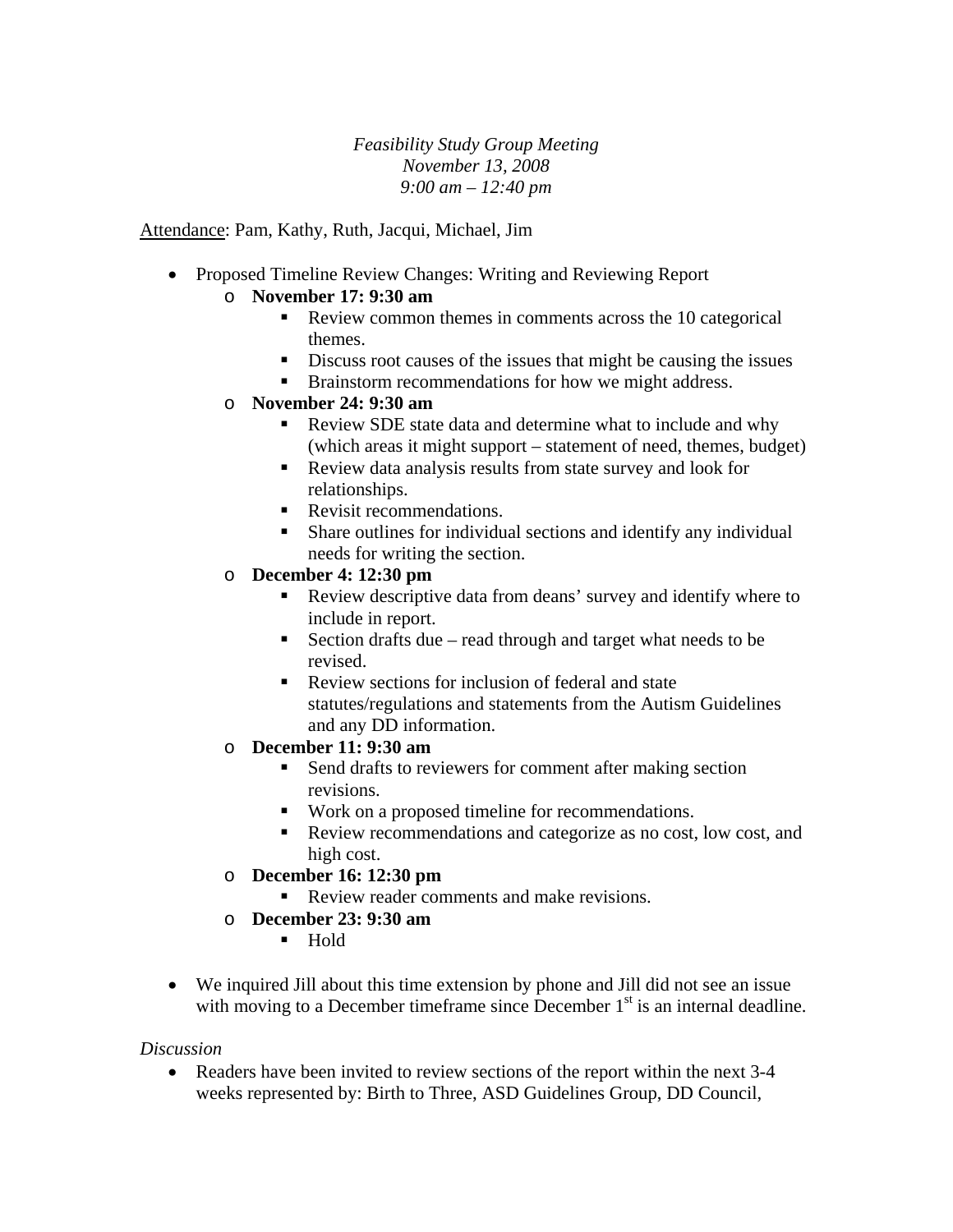certification, paraprofessional (Iris White), parent (s), school districts, higher education, RESC rep, teacher, PD provider, advocacy, etc.

- Deans' survey Goal: Link sent to participants November  $17<sup>th</sup>$ .
	- o Concern it might not reach other programs in higher education (ex. ECSU (ABA), MCC (SLPA), UConn (neurology/psychology), Quinnipiac (OT), Three Rivers (paraprofessionals), UCEDD-UConn partnership (medical). Getting the information to those providing programming for related service providers
	- o As soon as the responses are entered, we need John (SERC) to send data set to Michael.
	- o IHE Invitation to comment on incorporation of teaching methodologies into preparation programs concerning school personnel working with children and youth with autism and other developmental disabilities.
	- o Changes to survey (Jim/Ruth):
		- Include an open-ended item requesting additional comments on the legislation – invitation to comment – make sure it's the maximum text box allowed in the survey tool.
		- Add option for university affiliation category.
	- o Jim will look for community college e-mail list (or ask Jonas) and get a link sent to these institutions.
- Add higher education to reader review team.
- Need data from Nitza at SERC so Michael can run clean data set.
- December (middle) is a more reasonable deadline for the draft completion since we've asked for external reviewers and wish to include their feedback as appropriate.
- Jim needs information from the PD training centers in terms of budget and check in with them regarding program evaluation or impact studies – Jacqui/Kathy recommended Kentucky.
- Remaining Data Collection
	- o **November 17** 
		- **Deans survey for comment open from November 17**  $26<sup>th</sup>$
		- Data cleaning and analysis of school personnel data
	- o **November 24** 
		- Jacqui is working on SDE data with its Data Collection bureau study group recommended review of data across all IDEA categories since we don't have clear criteria approved for Developmental Disabilities.
		- The following areas are necessary to examine for all students with disabilities by frequency counts – some variables might be better as percentages (need to ask Diane/Data Collection):
			- Age
			- Grade
			- Free/Reduced/Full Pay (socioeconomic)
			- Race
			- Region (DRG/ERG or by districts in specific RESC) locations)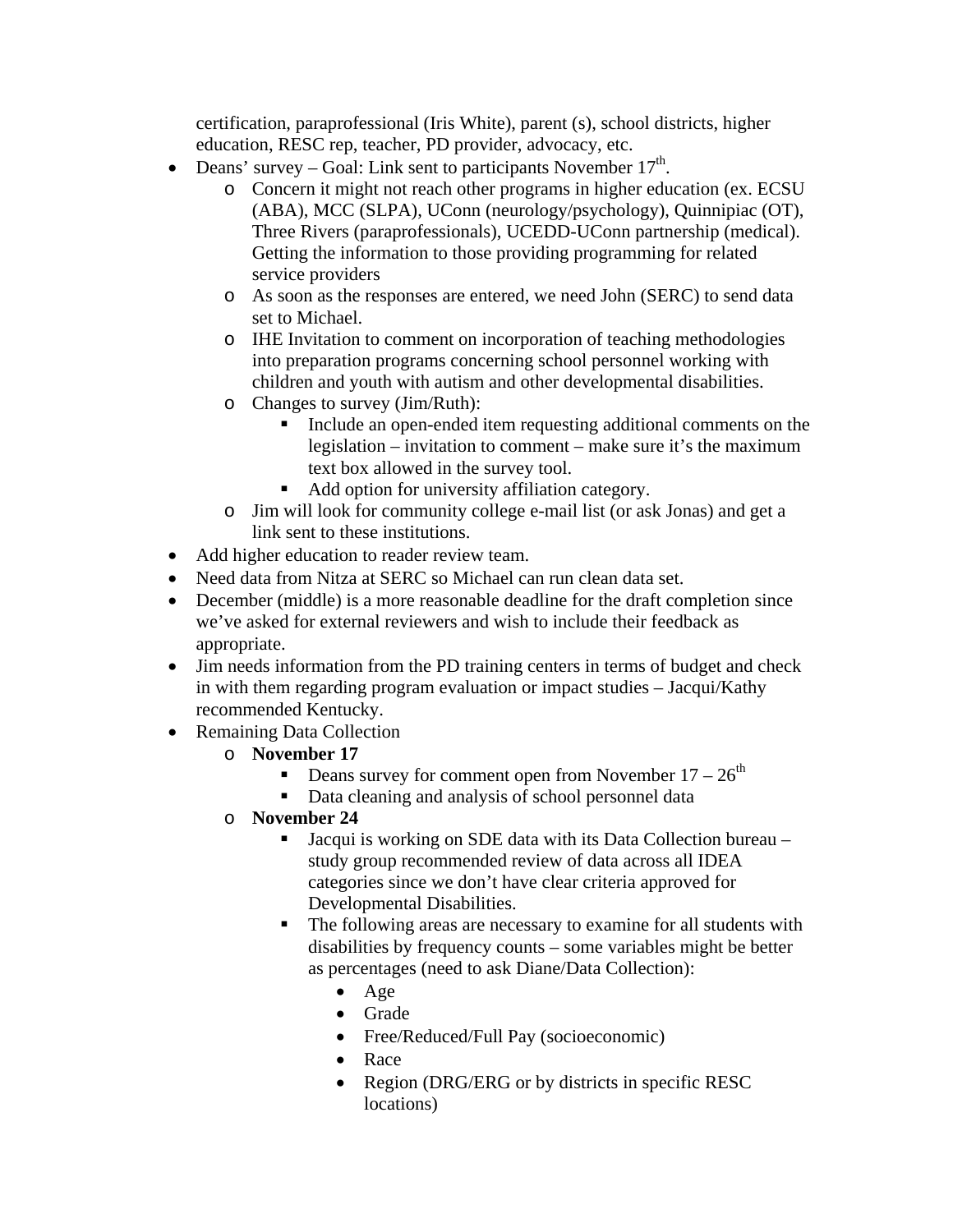- Placement/setting and Reasons for education placement
- Total Special Education hours
- Check "Yes" for related service
- Extracurricular activity participation
- Special Education Exit reason and age of exit
- Service Plan

## o **December 4**

- Data cleaning and analysis of school personnel data
- Ruth is going to the OCALI meeting in Ohio and asked what could be shared about the feasibility study group efforts. The group agreed that Ruth could share the needs assessment design, the development of data collection tools, and basic methods in place to help frame recommendations. She will not share findings or any data with the group.

## Meeting Activities

## *Identification of Preliminary Recommendations*

Reviewed themes and discussed the presentation of themes in an order reflecting RESC/SERC/IHE meeting suggestions. Pam, Ruth, and Michael revised the preliminary findings and collapsed some of the categories together; Ruth will revise for Monday's meeting.

Discussed thematic language for clarity and alignment with both the Act and Autism Guidelines. In writing the results section, make sure the terms are clearly defined when presented such as "ability", "skills", and "knowledge".

The group decided the comments required further analysis by all members – participant comments that have agreement among group members should be considered for inclusion in final report.

Most of the themes and findings seem interrelated – the prediction is an overarching recommendation for a Center of Excellence but the recommendations for each area will all have to point in that direction to support.

*Resource* themes – need to clarify that these may include human, physical, and fiscal needs…and different stakeholders may have very different needs for resource allocation. Jacqui asked if there should be a separate theme covering funding.

Kathy and Jacqui suggested a table to prep for writing recommendations –

| Need Themes | Key Findings         | <b>Recommended Actions</b> |
|-------------|----------------------|----------------------------|
| Theme 1     | Highlights from data | Proposed solutions about   |
|             | sources              | what we do                 |